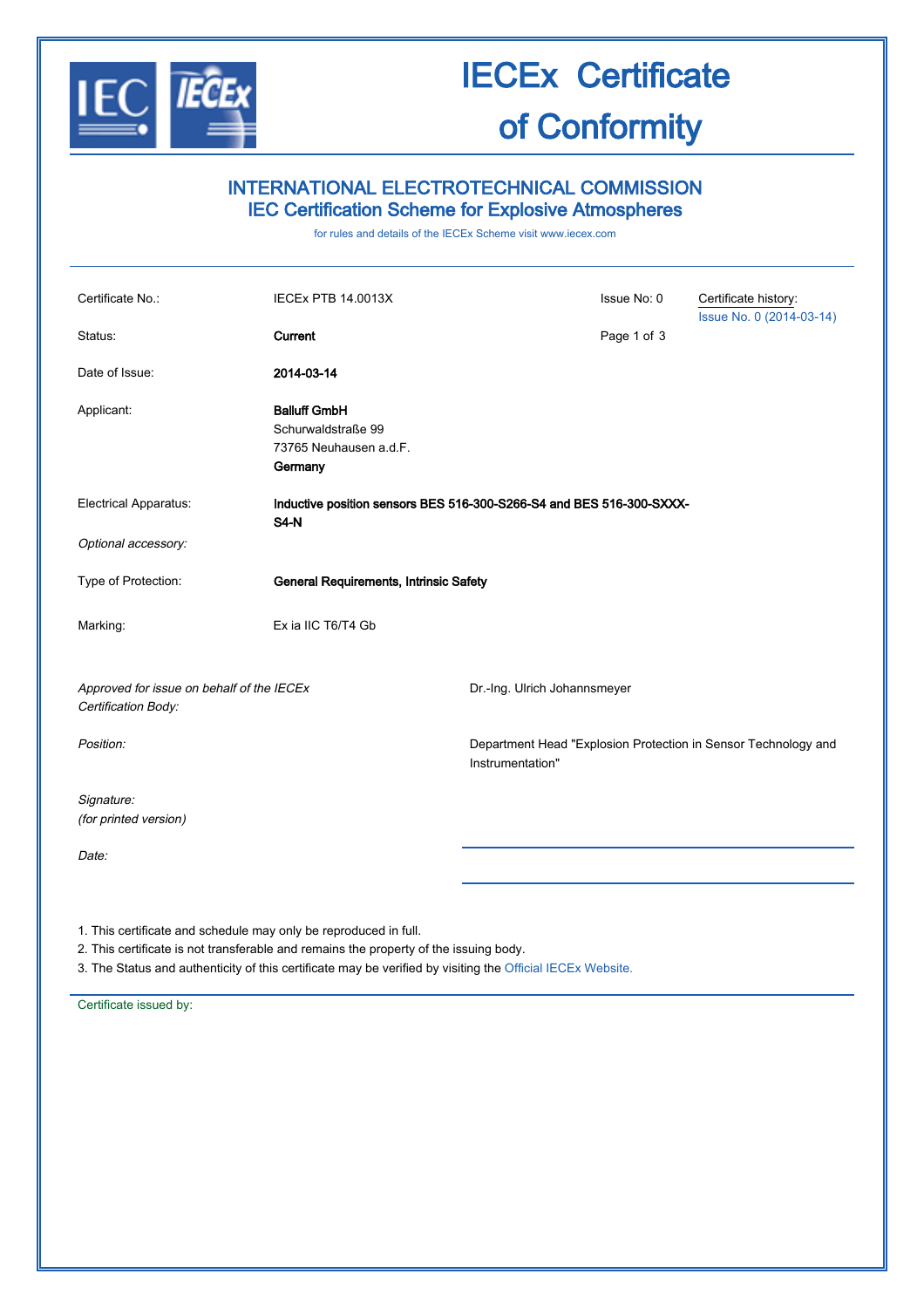

# IECEx Certificate of Conformity

| Certificate No: | <b>IECEX PTB 14.0013X</b>                                                      | Issue No: 0 |
|-----------------|--------------------------------------------------------------------------------|-------------|
| Date of Issue:  | 2014-03-14                                                                     | Page 2 of 3 |
| Manufacturer:   | <b>Balluff GmbH</b><br>Schurwaldstraße 99<br>73765 Neuhausen a.d.F.<br>Germany |             |

Additional Manufacturing location(s):

This certificate is issued as verification that a sample(s), representative of production, was assessed and tested and found to comply with the IEC Standard list below and that the manufacturer's quality system, relating to the Ex products covered by this certificate, was assessed and found to comply with the IECEx Quality system requirements. This certificate is granted subject to the conditions as set out in IECEx Scheme Rules, IECEx 02 and Operational Documents as amended.

### STANDARDS:

The electrical apparatus and any acceptable variations to it specified in the schedule of this certificate and the identified documents, was found to comply with the following standards:

| IEC 60079-0:2011<br>Edition:6.0  | Explosive atmospheres - Part 0: General requirements                          |
|----------------------------------|-------------------------------------------------------------------------------|
| IEC 60079-11:2011<br>Edition:6.0 | Explosive atmospheres - Part 11: Equipment protection by intrinsic safety "i" |

This Certificate does not indicate compliance with electrical safety and performance requirements other than those expressly included in the

Standards listed above.

### TEST & ASSESSMENT REPORTS:

A sample(s) of the equipment listed has successfully met the examination and test requirements as recorded in

Test Report:

[DE/PTB/ExTR14.0014/00](http://iecex.iec.ch/iecex/IECExWeb.nsf/ExTRNumber/DE/PTB/ExTR14.0014/00?OpenDocument)

Quality Assessment Report:

[DE/PTB/QAR07.0009/03](http://iecex.iec.ch/iecex/IECExWeb.nsf/QARNumber/DE/PTB/QAR07.0009/03?OpenDocument)